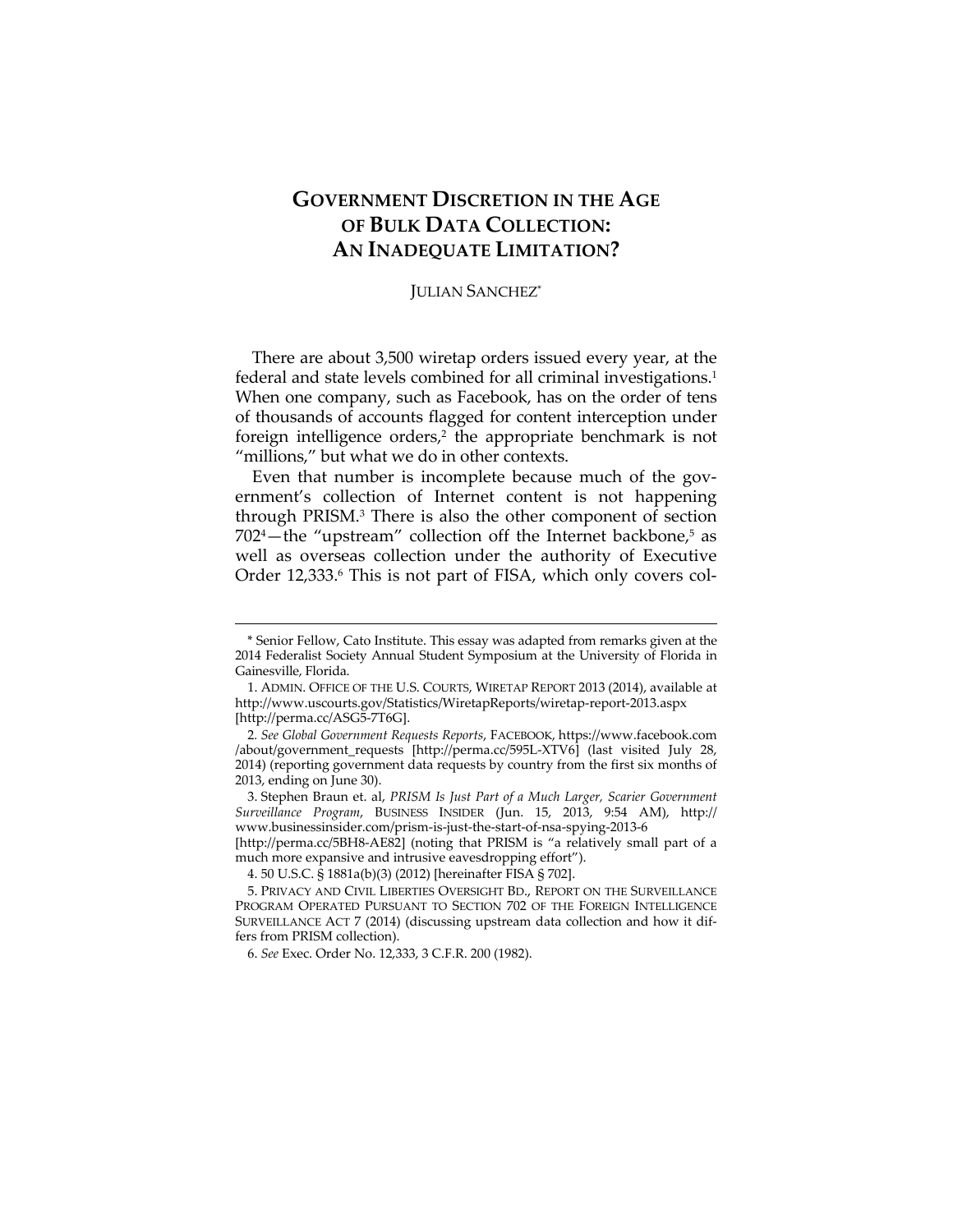lection within U.S. borders,<sup>7</sup> but rather the authority the National Security Agency ("NSA") relied upon for bulk interception from the data links between the foreign data centers companies maintain.8 It is very important to pay careful attention when the Director of National Intelligence, Jim Clapper, says "under this program." That means "we're not doing that under this program . . . currently."9

March 2014 is actually the forty-third anniversary of the burglary of an FBI field office in Media, Pennsylvania by a group of anti-war activists.10 That burglary ultimately led to the exposure of COINTELPRO, the FBI's program spying on and infiltrating domestic dissident groups, peace activists, civil rights groups, and other groups of that sort during the 1960s.<sup>11</sup>

The outing of this program led to the creation of the Church Committee and the Pike Committee, which exposed decades of abuse of intelligence authorities for fundamentally political purposes, under presidents of both parties.12 One such abuse involved an NSA operation called SHAMROCK. SHAMROCK involved the bulk acquisition of international telegrams, which were then computer searched for names on a government watch

<sup>7</sup>*. See* 50 U.S.C. § 1881a(b)(3).

 <sup>8.</sup> *See* Barton Gellman & Ashkan Soltani, *NSA infiltrates links to Yahoo, Google data centers worldwide, Snowden documents say*, WASH. POST, Oct. 30, 2013, http://www.washingtonpost.com/world/national-security/nsa-infiltrates-links-toyahoo-google-data-centers-worldwide-snowden-documents-say/2013/10/30/e51d6 61e-4166-11e3-8b74-d89d714ca4dd\_story.html [http://perma.cc/N52L-6NTK].

<sup>9</sup>*. See* Letter from James R. Clapper, Dir. of Nat'l Intelligence, to Senator Ron Wyden (Mar. 28, 2014), http://www2.gwu.edu/~nsarchiv/NSAEBB/NSAEBB436/ docs/EBB-090b.pdf [http://perma.cc/83CP-4MK4]; Mike Masnick, *Senators Not Impressed with James Clapper's Carefully Worded Responses*, TECHDIRT (July 29, 2013, 3:34 PM), https://www.techdirt.com/articles/20130729/12223823986/senators-notimpressed-with-james-clappers-carefully-worded-responses.shtml [http://perma.cc/ 747-FVEB].

 <sup>10.</sup> Ed Pilkington, *Burglars in 1971 FBI office break-in come forward after 43 years*, THE GUARDIAN, Jan. 7, 2014, http://www.theguardian.com/world/2014/jan/07/fbioffice-break-in-1971-come-forward-documents [http://perma.cc/B37Q-GF5U]. 11*. Id.*

<sup>12</sup>*.* Thomas R. Eddlem, *Greenwald: GOP Official Spied on by NSA Without Warrants*, THE NEW AM. (July 9, 2014, 9:36 AM), http://www.thenewamerican.com/usnews/ constitution/item/18655-greenwald-gop-official-spied-on-by-nsa-withoutwarrants [http://perma.cc/7TPG-NG9E] (noting that discovery of the FBI's CON-TINELPRO program led to Congress's creation of the Church and Pike Committees, which shut down unconstitutional surveillance programs).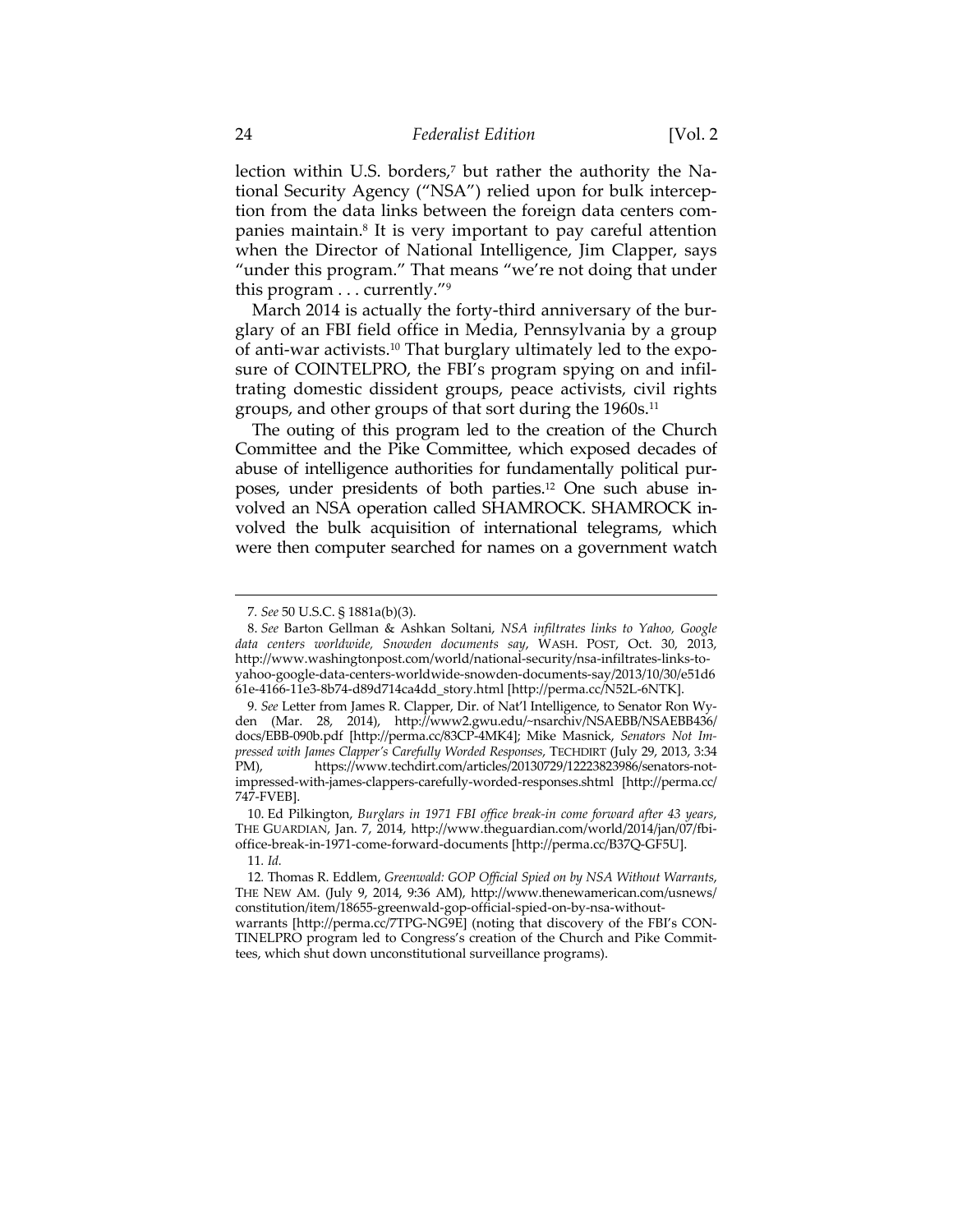list.13 Those lists included such "dangerous characters" as Jane Fonda and Muhammad Ali.<sup>14</sup> Another program exposed by those committees—perhaps the most notorious of them all—was J. Edgar Hoover's decade-long campaign of surveillance and harassment directed at Martin Luther King and the Southern Christian Leadership Conference.15 Under the auspices of Hoover, the FBI illegally bugged and recorded Dr. King's extramarital assignations.16 A highlight reel of those extracurricular activities was later sent to his home, along with a note darkly threatening that he would be exposed unless he did the "one thing left for [him] to do" and removed himself from public life, by one means or another.17 Somewhat more prosaically, Hoover provided enormous amounts of political intelligence derived from those taps to Lyndon Johnson, which was apparently useful in plotting strategy at the Democratic National Convention.18

Of course, not all of the abuses that occurred during that time are known. For example, historians have found routing slips of illegal wiretaps conducted by the FBI that were part of larger archives that were otherwise entirely destroyed.19 Thus, from the

<u> 1989 - Johann Barn, mars ann an t-Amhain an t-Amhain ann an t-Amhain an t-Amhain an t-Amhain an t-Amhain an t-</u>

 15. Danielle Cadet, *How The FBI Invaded Martin Luther King Jr.'s Privacy—And Tried To Blackmail Him Into Suicide*, HUFFINGTON POST (Jan. 25, 2014, 4:01 PM), http://www.huffingtonpost.com/2014/01/20/martin-luther-king-fbi\_n\_4631112.html [http://perma.cc/K7PM-7MX5] (discussing the extent of the FBI's targeting of Martin Luther King, Jr.).

16*. Id.*

17*. Suicide Letter to Martin Luther King, Jr.*, HISTORY GENIUS, http://history. genius.com/Federal-bureau-of-investigation-suicide-letter-to-martin-luther-kingjr-annotated [http://perma.cc/TR8U-3TMF] (last visited Nov. 15, 2014) (reproducing the text of the letter that the FBI sent to Martin Luther King, Jr.).

18*.* Hugh Sidey, *L.B.J., Hoover and Domestic Spying*, TIME, Feb. 10, 1975, http://jfk.hood.edu/Collection/White%20Materials/Watergate/Watergate%20Items %2020229%20to%2020569/Watergate%2020263.pdf [http://perma.cc/E6Q3-KJ3Y]

19*.* Athan G. Theoharis, *Introduction* to FBI WIRETAPS, BUGS, AND BREAK-INS: THE NATIONAL SECURITY ELECTRONIC SURVEILLANCE CARD FILE AND THE SURREP-TITIOUS ENTRIES FILE, at viii–ix (Athan G. Theoharis ed., 1988), *available at*

 <sup>13.</sup> Catherine Rentz Pernot, *The NSA and the Telecoms*, PBS FRONTLINE (May 15, 2007), http://www.pbs.org/wgbh/pages/frontline/homefront/preemption/telecoms .html [http://perma.cc/PFC6-A36J] (discussing Operation SHAMROCK).

 <sup>14.</sup> Michael X. Heiligenstein, *A Brief History of the NSA: From 1917 to 2014*, SATUR-DAY EVENING POST, Apr. 17, 2014, http://www.saturdayeveningpost.com/ 2014/04/17/culture/politics/a-brief-history-of-the-nsa.html [http://perma.cc/WMW2- 7Q7R] (discussing project SHAMROCK and how the NSA used it to monitor civil rights leaders and opponents of the Vietnam War, including Jane Fonda and Muhammad Ali).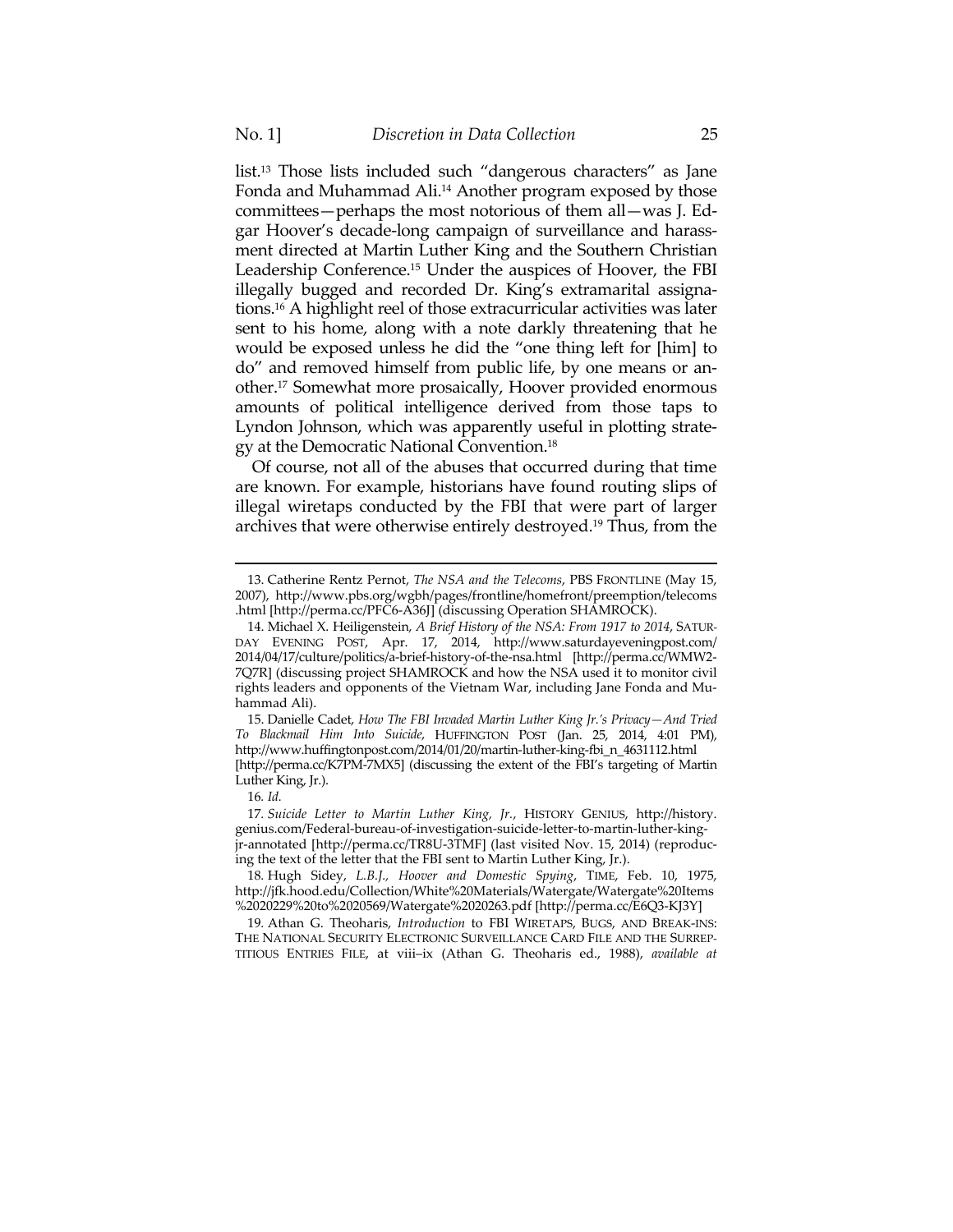existence of a few scraps that escaped destruction, we know the scope of illicit surveillance was larger than the list of confirmed abuses.20 This is largely because when intelligence agencies deliberately misused the law and their powers for political purposes, elaborate steps were taken to conceal that activity from overseers.21 For example, there was what was known as the "June Mail" protocol, which essentially meant that reports on activities that they were not supposed to be doing were marked "June."22 So marked, these reports were routed separately, not filed in the central FBI system, and instead delivered directly to J. Edgar Hoover's personal and confidential file.<sup>23</sup> These included the fruits of Operation Sex Deviate, where Hoover gathered salacious tidbits about the rumored homosexuality or other sexual habits of prominent persons $24$ —information that the FBI might find useful for one purpose or another.

A couple of things come out of knowing this history. One is that abuses of surveillance authorities might not be immediately apparent when they occur, as part of highly secret intelligence programs. Inadvertent violations of law will be detected, but people who are *deliberately* misusing their authority will take steps—because they are not stupid—to cover their tracks.

What follows is that it is not enough to critically inspect this program or that program for overt signs of misuse. We also need to think architecturally about what surveillance systems we as citizens are comfortable with the government constructing, given the possibility of oversight failure. Are there architectures that would fundamentally undermine democracy if they fell into the hands of someone like Hoover, or some successor deter-

<u> 1989 - Johann Barn, mars ann an t-Amhain an t-Amhain ann an t-Amhain an t-Amhain an t-Amhain an t-Amhain an t-</u>

23*. Id.*

http://cisupa.proquest.com/ksc\_assets/catalog/10755\_FBIFileWiretapsBugs.pdf [http://perma.cc/97ZY-YFUQ].

<sup>20</sup>*. See id*. at viii–ix.

<sup>21</sup>*. See* Ronald Kessler, *Hoover's Secret File*, THE DAILY BEAST (Aug. 22, 2011), http://www.thedailybeast.com/articles/2011/08/02/fbi-director-hoover-s-dirty-filesexcerpt-from-ronald-kessler-s-the-secrets-of-the-fbi.html [http://perma.cc/4SU9- 5DYG].

<sup>22</sup>*.* Theoharis, *supra* note 19, at i, vii.

<sup>24</sup>*.* Dudley Clendinen, *J. Edgar Hoover, 'Sex Deviates' and My Godfather*, N.Y. TIMES, Nov. 27, 2011, http://www.nytimes.com/2011/11/27/opinion/sunday/j-edgar-hooverouted-my-godfather.html [http://perma.cc/WQT6-7GLL].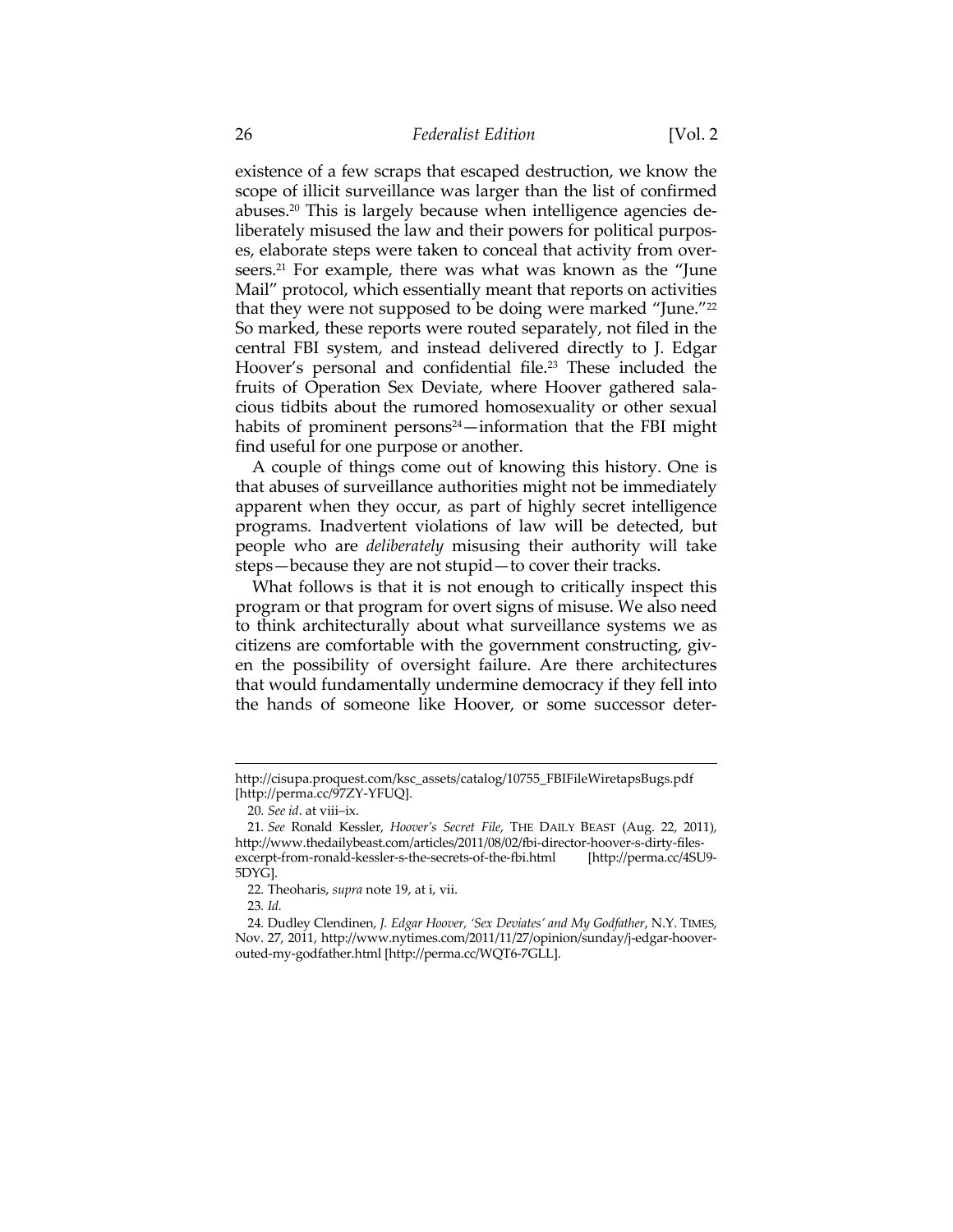mined to misuse them for political purposes and able to block scrutiny of that misuse for several years?

Additionally, history shows we may need to think in less individualistic terms about privacy rights. By way of analogy, understand there are really two distinct dimensions to the expressive rights protected by the First Amendment. There is the interest that we have in protecting the right of an individual to speak, rooted in his dignity and autonomy as an individual.<sup>25</sup> But there is also the kind of structural or collective interest we all have in preserving free and open debate in a society where the people collectively determine public policy, at least indirectly. We all, as citizens of a democratic society, benefit from a government that does not determine which speakers are heard, even if we do not personally have anything controversial to say, and we are not interested in listening to speakers who do.

When we think in these more structural terms, we are much more likely to be lulled into complacency by that familiar question: "What do I have to worry about if I don't have anything to hide?" It is probably true that the NSA is not that interested in you if you are not Martin Luther King. But if they are spying on Martin Luther King, that should perhaps be of interest to you as a citizen, whether or not your conversations are picked up in the process.

On the flip side, when talking about our security interests, we should be much more precise in the way we talk about "balancing" them against privacy.<sup>26</sup> Typically the way these "balancing" arguments proceed is that we have, on the one side, the particular invasion at issue under a particular program—the collection of telephone records or the collection of international communications—and on the other side, the full weight of the entire national security interest in preventing catastrophic terrorist attacks.<sup>27</sup> This is not a serious way to do cost-benefit analysis. If every particularized invasion is always weighed against the full interest in pre-

<u> 1989 - Johann Stein, marwolaethau a bhann an t-Amhain an t-Amhain an t-Amhain an t-Amhain an t-Amhain an t-A</u>

<sup>25</sup>*. See, e.g.*, Erin Daly, *Human Dignity in the Roberts Court: A Story of Inchoate Institutions, Autonomous Individuals, and the Reluctant Recognition of a Right*, 37 OHIO N.U. L. REV. 381, 412 (2011).

<sup>26</sup>*. See* Leslie Harris, *Restoring the Balance Between Privacy and Security*, HUFFING-TON POST (July 10, 2013, 11:40 AM), http://www.huffingtonpost.com/leslieharris/privacy-and-security\_b\_3573403.html [http://perma.cc/NUB7-7A9T]. 27*. Id.*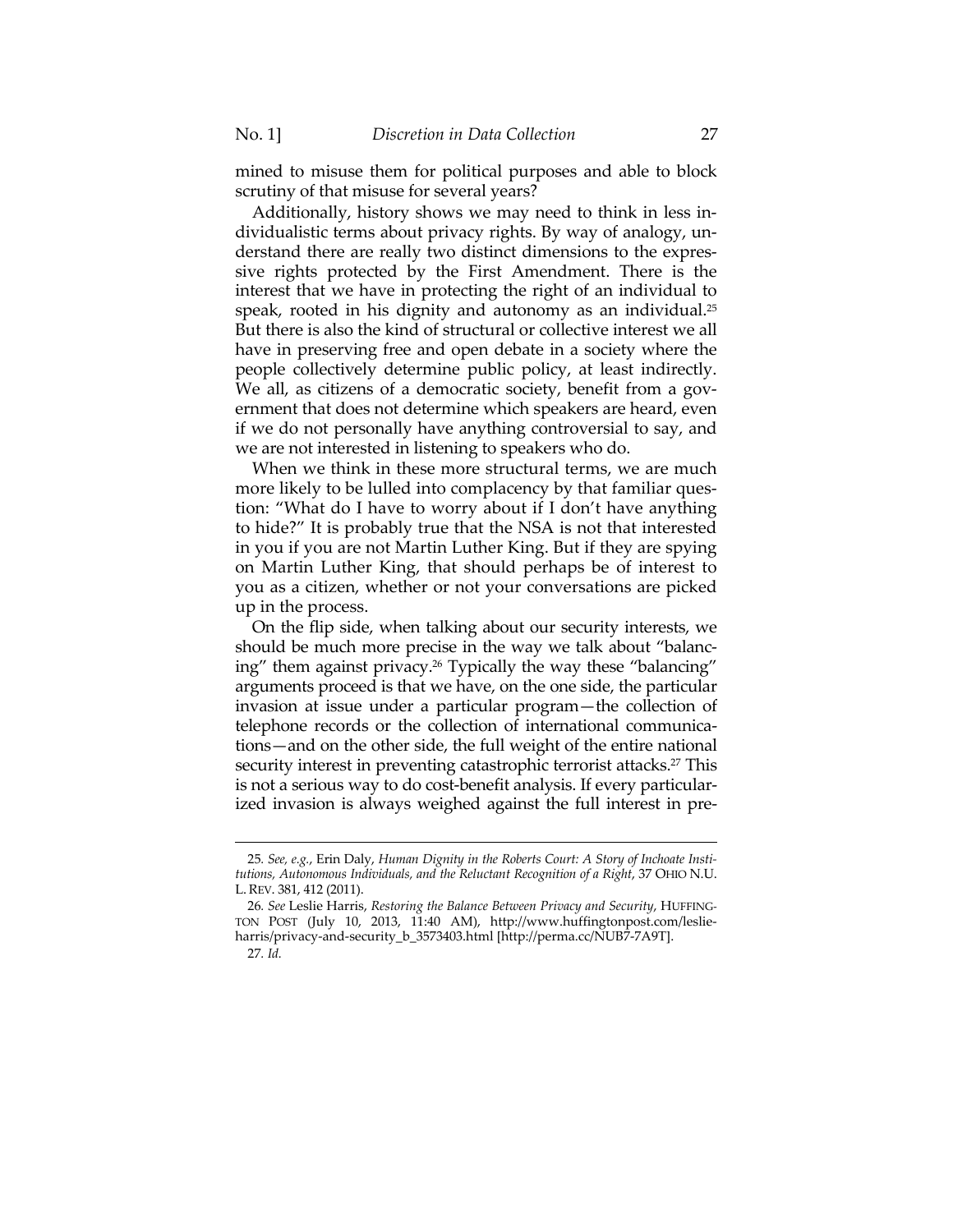venting a nuclear bomb from going off in New York, privacy will lose on every occasion.<sup>28</sup>

A more helpful way to frame the policy question would be something like this: If the annualized risk for an American of dying in a terror attack is 1 in 3.5 million, $29$  does a particular program—let's say the bulk collection of telephone records reduce that risk at the margin, compared with more targeted collection of telephone records, by enough to justify that invasion? Is it a reduction from 1 in 3.5 million to 1 in 4 million or 1 in 3.51 million? That would be a more useful discussion to have, in large part because when we look back at the track record of the programs we have seen disclosed over the past decade, they often do not live up to their initial billing.<sup>30</sup>

In the aftermath of that initial *New York Times* story about the warrantless wiretap component of the larger STELLARWIND program—authorized by President Bush<sup>31</sup>—Dick Cheney (among others) said that this was a program that had doubtlessly saved thousands of lives and averted numerous catastrophic terror attacks.32 About five years later, the inspectors general of the intelligence community looked into it and found that the intelligence officials they spoke to were hard pressed to identify concrete intelligence successes attributable to the program.33 In other anonymous interviews, many officials connected to that program suggested that it did not produce any really unique intelligence, and that the success stories cited publicly on behalf

<u> 1989 - Johann Stein, marwolaethau a bhannaich an t-Amhair an t-Amhair an t-Amhair an t-Amhair an t-Amhair an</u>

<sup>28</sup>*. See id.*

 <sup>29.</sup> *See* John Mueller & Mark G. Stewart, *The Terrorism Delusion: America's Overwrought Response to September 11*, 37 INT'L SECURITY 81, 96 (2012).

<sup>30</sup>*. See* Julian Sanchez, *The War on Terror's Jedi Mind Trick*, THE ATLANTIC (Dec. 23, 2013, 4:49 PM), http://www.theatlantic.com/politics/archive/2013/12/the-waron-terrors-jedi-mind-trick/282620/ [http://perma.cc/7P2V-6SUS].

<sup>31</sup>*. See* James Risen & Eric Lichtblau, *Bush Lets U.S. Spy on Callers Without Courts*, N.Y. TIMES, Dec. 16, 2005, http://www.nytimes.com/2005/12/16/politics/16program .html [http://perma.cc/V9TF-JJVE]; *see also* Barton Gellman et al., *Surveillance Net Yields Few Suspects*, WASH. POST, Feb. 5, 2006, http://www.washingtonpost.com/ wp-dyn/content/article/2006/02/04/AR2006020401373.html [http://perma.cc/9SKD-P7ES].

 <sup>32.</sup> Richard W. Stevenson & Adam Liptak, *Cheney Defends Eavesdropping Without Warrants*, N.Y. TIMES (Dec. 21, 2005), *available at* http://www.nytimes.com/ 2005/12/21/politics/21cheney.html [http://perma.cc/XMA7-KDBL].

<sup>33</sup>*. See Unclassified Report on the President's Surveillance Program, Report No. 2009- 0013-AS*, DEP'T OF DEFENSE (JULY 10, 2009), *available at* http://fas.org/irp/eprint/ psp.pdf [http://perma.cc/73F3-UGWZ].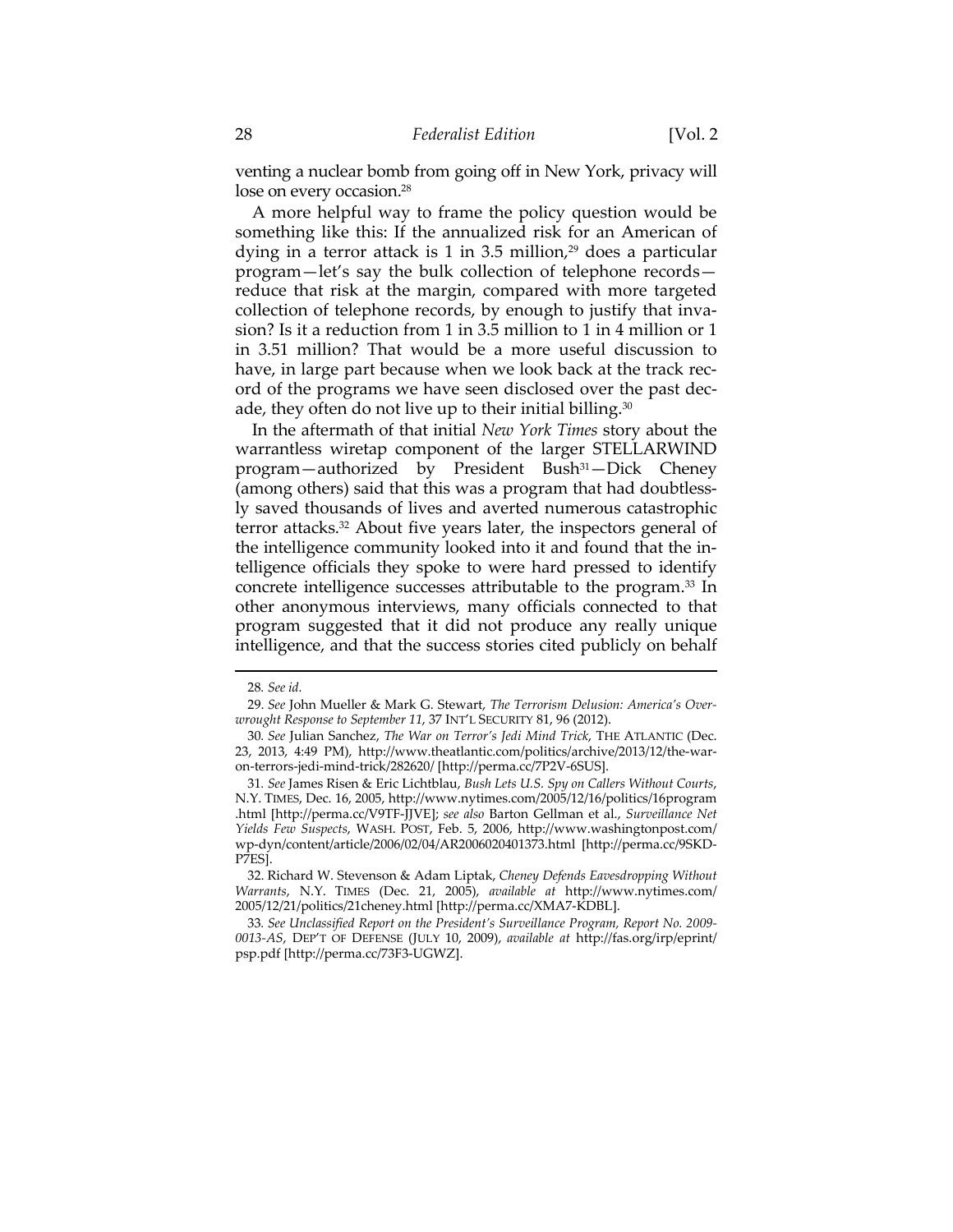of this program involved people who were already under surveillance by traditional methods, targeted by the warrants that the FBI had applied for and secured.34

This is a pattern seen over and over again with respect to "fusion centers," which are information sharing hubs created by federal-state partnerships.<sup>35</sup> For years they were touted as the centerpiece of our counterterrorism strategy and an invaluable and proven tool, $36$  until a two-year Senate investigation concluded that they had effectively never produced any important intelligence leads, and, in fact, were mostly generating reports unrelated to the subject of terrorism.37 To the extent that they did produce such reports, it was mostly red herrings that wasted investigative resources.38

Or consider the Section 215 program, which was initially touted as being responsible, *along with other programs*, for disrupting 54 terrorist incidents.39 This is sort of like saying my cancer was cured by quartz crystals . . . along with chemotherapy. It later turned out that, in fact, the Section 215 program was used in about a dozen of those cases.40 For the most part, the Section 215 program did not actually provide any new or useful intelligence

<u> 1989 - Johann Stein, marwolaethau a bhann an t-Amhain an t-Amhain an t-Amhain an t-Amhain an t-Amhain an t-A</u>

 <sup>34.</sup> Sanchez, *supra* note 30.

<sup>35</sup>*. Press Release*, U.S. HOUSE COMMITTEE ON HOMELAND SECURITY, *McCaul, King Release Report on National Network of Fusion Centers*, July 26, 2013, *available at* http://homeland.house.gov/press-release/mccaul-king-release-report-nationalnetwork-fusion-centers [http://perma.cc/R4SN-8M2B].

<sup>36</sup>*. See* S. COMM. ON HOMELAND SECURITY AND GOVERNMENTAL AFFAIRS, FED-ERAL SUPPORT FOR AND INVOLVEMENT IN STATE AND LOCAL FUSION CENTERS, 10– 17 (2012) (describing the history and governmental support for fusion centers as counterterrorism tools).

<sup>37</sup>*. See id.* at 32–35 (discussing multiple examples of reports that were unhelpful and unrelated to terrorism).

<sup>38</sup>*. See id.* at 32 (stating that when reports were reviewed, they were deemed useless).

<sup>39</sup>*. See* Ellen Nakashima, *NSA cites case as success of phone data-collection program*, WASH. POST, Aug. 8, 2013, http://www.washingtonpost.com/world/nationalsecurity/nsa-cites-case-as-success-of-phone-data-collection-program/2013/08/08/

fc915e5a-feda-11e2-96a8-d3b921c0924a\_story.html [http://perma.cc/FL63-8ZWV] (stating that the NSA surveillance has helped identify suspects or disrupt plots in 54 cases).

<sup>40</sup>*. See Strengthening Privacy Rights and National Security: Oversight of FISA (Foreign Intelligence Surveillance Act) Surveillance Programs: Hearing before* 

*the S. Jud. Comm.*, 113th Cong. (2013) (statement of John C. Inglis, Deputy Dir., Nat'l. Sec. Agency) (stating the program helped in about twelve of thirteen cases).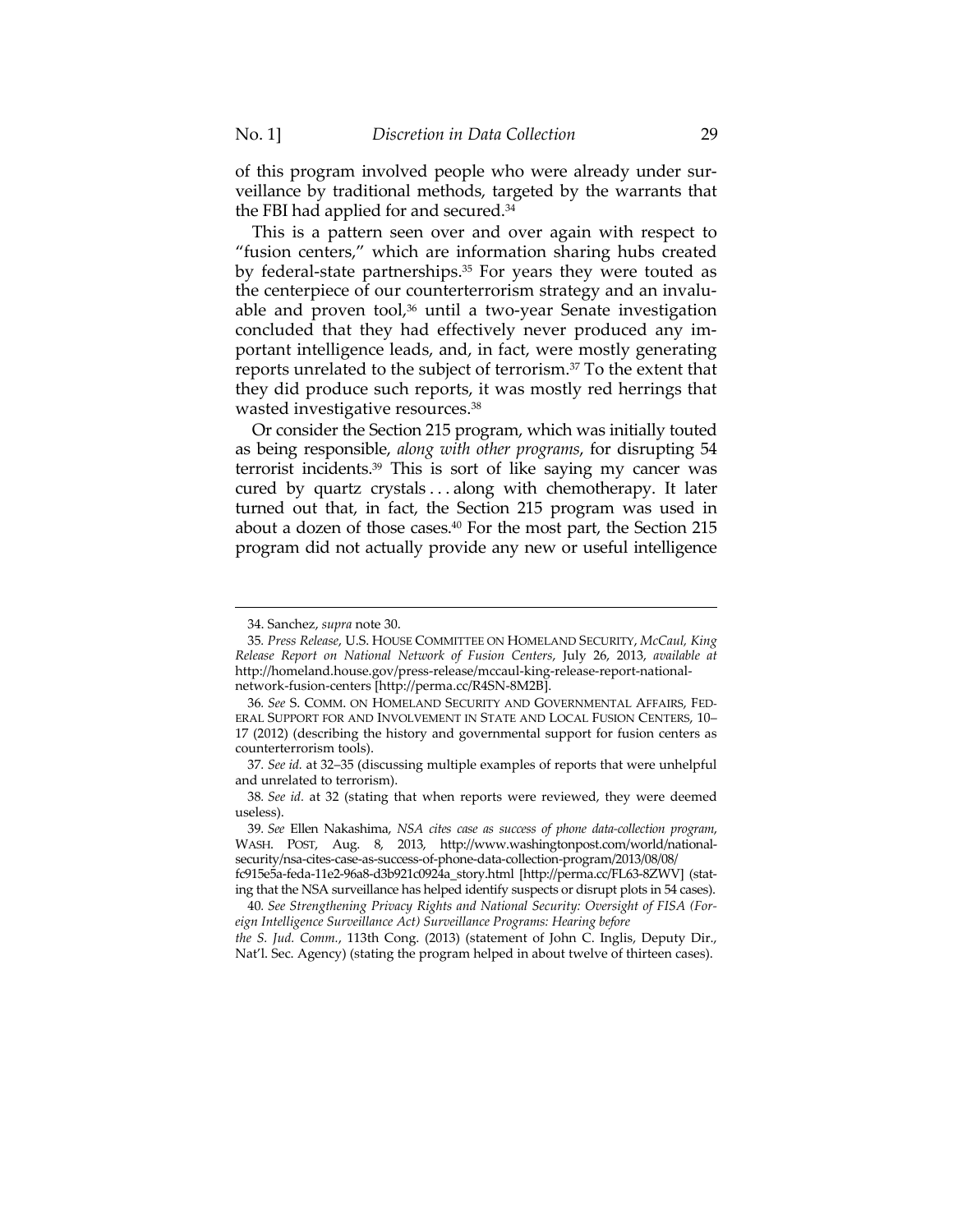in those cases.41 There is exactly one case, involving someone who had donated a few thousand dollars to the Somalian terror group Al-Shabaab and was later convicted on a material support charge, where a suspect was probably identified somewhat more quickly as the result of the metadata program than he would have been without it.<sup>42</sup> One has to question whether one material support conviction over the course of a decade is actually a sufficiently robust track record to justify the bulk acquisition of millions of Americans' telephone records.43

There are more examples,<sup>44</sup> but the pattern is that the benefits of the most controversial programs are touted in very dramatic terms initially. Yet, over time, their added value is much less impressive.

In regard to the telephone metadata program, the report produced by the Privacy and Civil Liberties Oversight Board<sup>45</sup> is both legally and empirically extremely thorough. In particular, it decisively undermines claims that the program was necessary to provide intelligence that could have been obtained via the more conventional targeted acquisition of telephone records.46 Those claims are really just one instance of the more general argument that modern intelligence requires us to abandon the kind of traditional model of targeted, particular-

<sup>41</sup>*. See* Keynote Address by General Keith Alexander, Director, National Security Agency, Black Hat USA 2013, FEDERAL NEWS SERVICE, July 31, 2013 (stating that in the twelve cases, only eight produced leads for the FBI).

<sup>42</sup>*. See* United States v. Moalin, No. 10cr4246 JM, 2013 WL 6079518, \*3 (S.D. Cal. Nov. 18, 2013) (stating that the defendant's charges, including material support, were based largely on the NSA information provided from the Section 215 program).

<sup>43</sup>*. See* Nakashima, *supra* note 39, at 1 (stating that the NSA "collects tens of millions of phone records from Americans").

<sup>44</sup>*. See, e.g.*, S. COMM. ON HOMELAND SECURITY AND GOVERNMENTAL AFFAIRS, FEDERAL SUPPORT FOR AND INVOLVEMENT IN STATE AND LOCAL FUSION CENTERS, 101–05 (2012) (describing examples of intelligence reports that failed).

<sup>45</sup>*. See* PRIVACY AND CIVIL LIBERTIES OVERSIGHT BD., REPORT ON THE TELEPHONE RECORDS PROGRAM CONDUCTED UNDER SECTION 215 OF THE USA PATRIOT ACT AND ON THE OPERATION OF THE FOREIGN INTELLIGENCE SURVEILLANCE COURT 2 (2014) (hereinafter Report on Telephone Records) (stating that the report contains conclusions from a study of the Section 215 program and analysis regarding FISC's operation).

<sup>46</sup>*. See id.* at 146 ("[I]n those few cases where some information not already known to the government was generated through the use of Section 215 records, we have seen little indication that the same result could not have been obtained through traditional, targeted collection of telephone records.").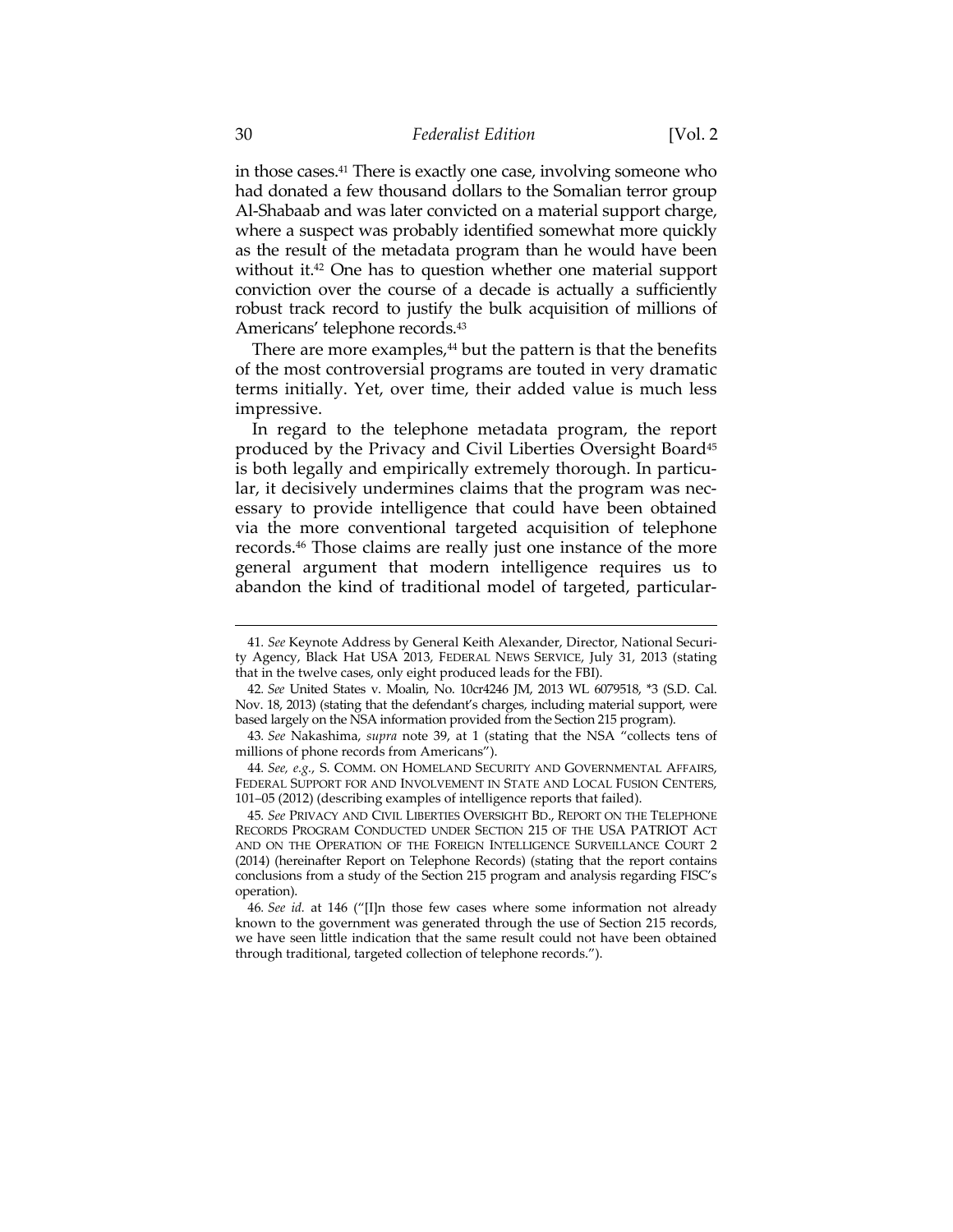ized acquisition of information about people in favor of largescale bulk acquisition of information designed to detect which individuals require further scrutiny. It is a departure that is already well underway, and one I find pretty troubling given the absence of evidence that the more traditional and targeted method is inadequate for the task.

This shift to a "wholesale" model of surveillance is particularly pronounced with respect to communications metadata, and it has been facilitated by the third-party doctrine.<sup>47</sup> Back in the late 1970s, the Supreme Court decided two seminal cases, *Smith v. Maryland*48 and *United States v. Miller*, 49 on the premise that individuals surrender their privacy interest in information they provide to third parties like the telephone company $50 -$ or, now, Internet Service Providers.51 This is a strange premise indeed. If, by allowing anyone else access to your data you have "assumed the risk" that they will turn it over to the government—with the consequence that there is no Fourth Amendment violation even when the government *compels* them to turn it over—why does the same principle not permit warrantless searches of homes, so long as you have a spouse or a roommate who *could* let the police in, if they decided to?52

Even if we were to accept this strange premise in the context of the late 1970s, technological changes have radically altered the implications of the third-party doctrine for our Fourth Amendment rights. There is an incredible amount of sensitive potential information in metadata, even considered at the indi-

51*. See* United States v. Beckett, 369 F. App'x 52, 56 (11th Cir. 2010) (stating criminal defendant did not have expectation of privacy for information obtained through ISPs or phone records).

52*. Contra* Georgia v. Randolph, 547 U.S. 103, 122–23 (2006) (stating consent by present wife was not enough to overcome non-consenting husband).

<sup>&</sup>lt;u> 1989 - Johann Stein, marwolaethau a bhann an t-Amhain an t-Amhain an t-Amhain an t-Amhain an t-Amhain an t-A</u> 47*. See* Orin S. Kerr, *The Case for the Third-Party Doctrine*, 107 MICH. L. REV. 561, 564–65 (2009) (defending the third party doctrine).

 <sup>48. 442</sup> U.S. 735 (1979).

 <sup>49. 425</sup> U.S. 435 (1976).

<sup>50</sup>*. See Smith*, 442 U.S. at 745–46 (finding no privacy interest in dialed phone numbers); *Miller*, 425 U.S. at 443 ("[T]he Fourth Amendment does not prohibit the obtaining of information revealed to a third party and conveyed by him to Government authorities, even if the information is revealed on the assumption that it will be used only for a limited purpose and the confidence placed in the third party will not be betrayed.").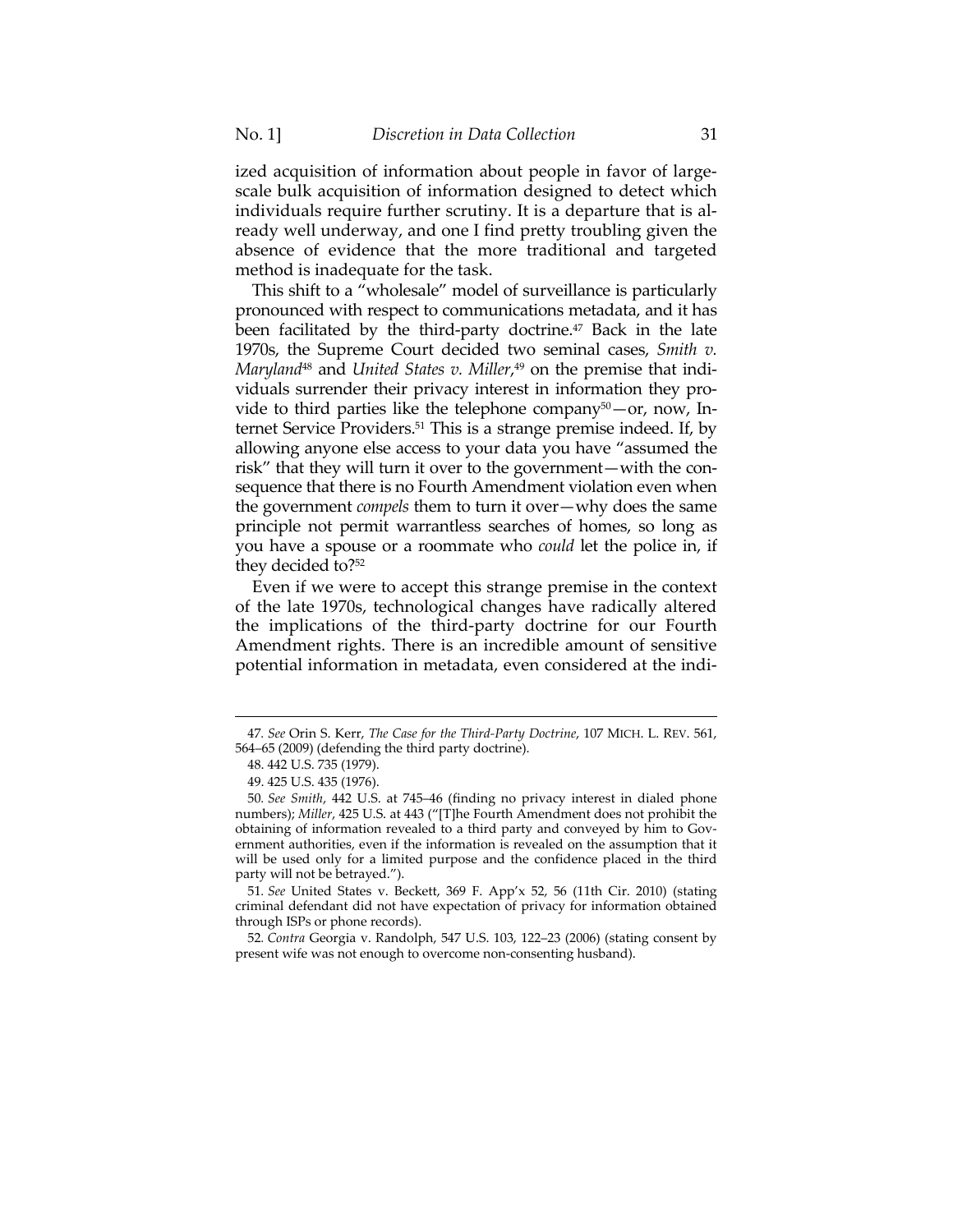vidual level.53 So long as the NSA has a phone book and can associate the numbers in those records with names, it allows them to know who has phoned a divorce lawyer, a suicide hotline, substance abuse counselor, an abortion provider, or who is making cellphone calls and sending texts at two in the morning, perhaps suggesting an illicit affair. Our social network activity can easily reveal our religious or political affiliations. In addition to the kind of information kept by Internet provid $ers<sub>1</sub>$ <sup>54</sup> or the far greater quantity of data flowing through the Internet backbone—which includes, in effect, a record of almost everything you read,<sup>55</sup> as well as where you are physically on a moment-to-moment basis<sup>56</sup>—the unanticipated effect of that ruling is to strip Fourth Amendment protection from data that is, in many ways, more sensitive than the contents of the communications themselves.

Section 702 of the FISA Amendments Act permits blanket surveillance authorizations. Those are general warrants, plain and simple.57 We are meant to feel reassured by the fact that Americans cannot be "targeted" under these authorizations,<sup>58</sup> even though our communications are intercepted.59 But of

<u> 1989 - Johann Barn, mars ann an t-Amhain an t-Amhain ann an t-Amhain an t-Amhain an t-Amhain an t-Amhain an t-</u>

 56. Marketa Trimble, *The Future of Cybertravel: Legal Implications of the Evasion of Geolocation*, 22 FORDHAM INTELL. PROP. MEDIA & ENT. L.J. 567, 586 (2012) (explaining that geolocation tools can determine where an Internet user is physically located).

58*. See* 50 U.S.C. § 1881a(b)(1)–(4) (2012).

 59. *See* Barton Gellman, Julie Tate, & Ashkan Soltani, *In NSA-intercepted data, those not targeted far outnumber the foreigners who are*, WASH. POST, July 5, 2014, http://www.washingtonpost.com/world/national-security/in-nsa-intercepted-

<sup>53</sup>*. See* Michael W. Loudenslager, *Why Shouldn't Attorneys Be Allowed to View Metadata?*, 15 J. TECH. L. & POL'Y 159, 162–70 (2010) (describing what metadata is and the information stored within metadata).

<sup>54</sup>*. See* Steven R. Morrison, *What the Cops Can't Do, Internet Service Providers Can: Preserving Privacy in Email Contents*, 16 VA. J.L. & TECH. 253, 261 (2011) (describing email information kept by Internet Service Providers).

 <sup>55.</sup> Matthew Tokson, *Automation and the Fourth Amendment*, 96 IOWA L. REV. 581, 585 (2011) ("E-mails, web-surfing histories, credit card and address information, and search term records are all routinely stored by online entities and are potentially available to the government, or even to private parties that purchase customer information for marketing purposes.").

<sup>57</sup>*. See* William C. Banks, *Programmatic Surveillance and FISA: Of Needles in Haystacks*, 88 TEX. L. REV. 1633, 1646 (2010) ("[T]he [FISA Amendments Act] does not limit the government to surveillance of particular, known persons reasonably believed to be outside the United States, but instead authorizes so-called 'basket warrants' for surveillance and eventual data mining.").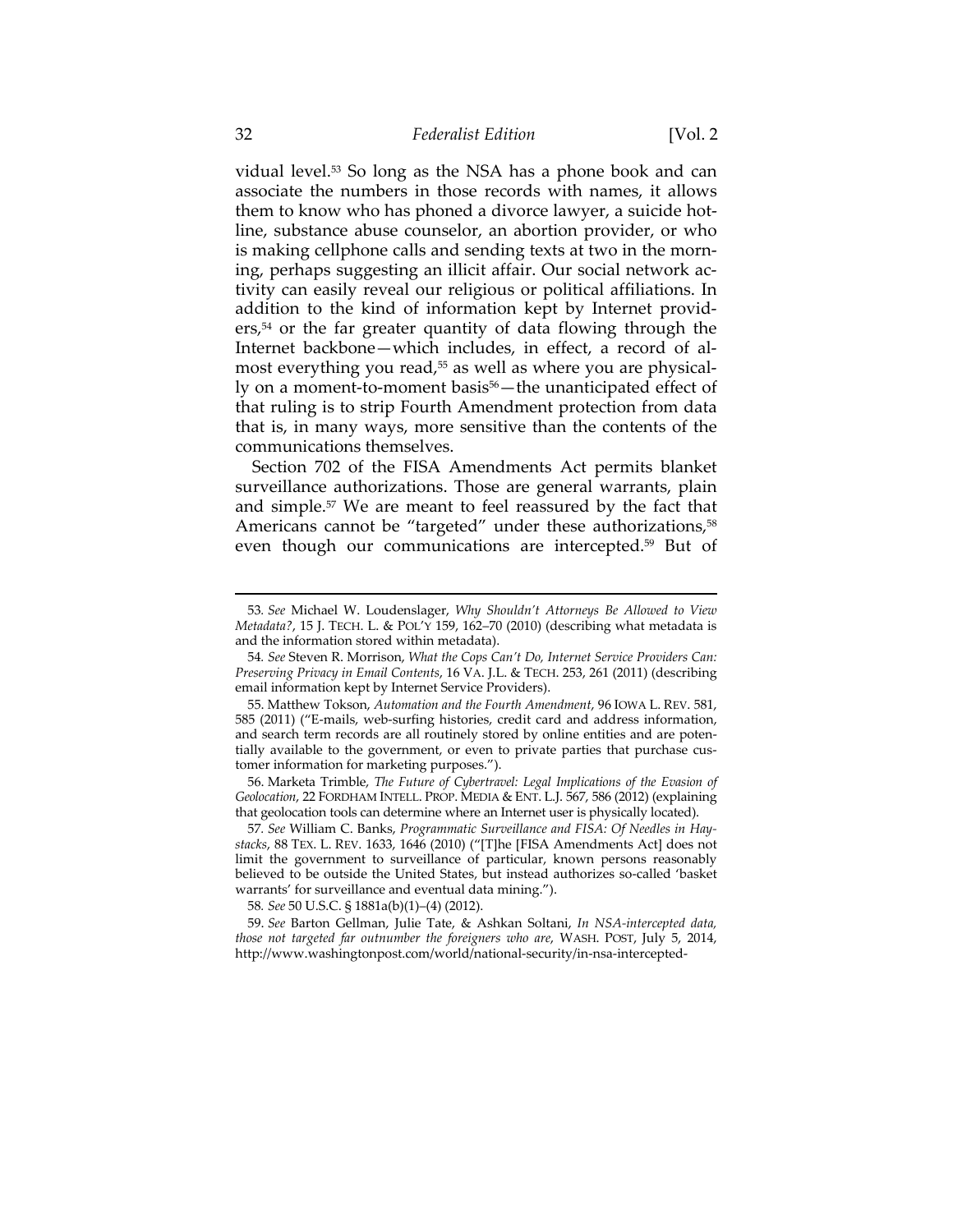course, no particular person is the specific target of any general warrant—*that is what makes it a general warrant*. That is not much of a consolation if your communications can nevertheless be intercepted, not pursuant to the order of a neutral magistrate but at the discretion of an NSA analyst.<sup>60</sup> The scale of collection under these authorities, $61$  makes it very difficult to police the system for misuse of that data.

It is also increasingly clear that the public's initial understanding of how these programs operated was fundamentally inaccurate.62 Even the understanding of the Supreme Court, which formed the basis of the ruling in *Clapper v. Amnesty International USA*, 63 was grounded in a significant misunderstanding of how "targeting" under section 702 authorities operated.64 Both the Court and most members of the public presumed that an American's communications could be intercepted without a warrant, but only if they were in contact with a foreign surveillance target.<sup>65</sup> But, in fact, your communications could *also* be intercepted if your communication *mentioned* a "selector," such as an e-mail address, that the NSA had tasked for collection.<sup>66</sup> So the NSA is essentially filtering all in-

<u> 1989 - Johann Barn, mars ann an t-Amhain an t-Amhain ann an t-Amhain an t-Amhain an t-Amhain an t-Amhain an t-</u>

63. 133 S. Ct. 1138 (2013).

64*. See* Alan Butler, *Standing Up to* Clapper*: How to Increase Transparency and Oversight of FISA Surveillance*, 48 NEW ENG. L. REV. 55, 75–76 (2013) (arguing that the harms characterized by the Court as "speculative" were proven by Edward Snowden's document release in June 2013).

65*. See Clapper*, 133 S. Ct. at 1148. Writing for the majority, Justice Alito's reasoning assumed that Amnesty International's communications could have only been intercepted without a warrant if the organization was (1) directly communicating with (2) non-U.S. persons (3) that the government decided to target. *See id.* 

 66. DIR. OF CIVIL LIBERTIES AND PRIVACY OFFICE, NAT'L SEC. AGENCY, NSA'S IM-PLEMENTATION OF FOREIGN INTELLIGENCE SURVEILLANCE ACT SECTION 702, at 5 (2014), *available at* http://www.dni.gov/files/documents/0421/702%20Unclassified

data-those-not-targeted-far-outnumber-the-foreigners-who-are/2014/07/05/

<sup>8139</sup>adf8-045a-11e4-8572-4b1b969b6322\_story.html [http://perma.cc/D3LJ-M6US]. 60*. See id.*

<sup>61</sup>*. Id.* ("[T]he Office of the Director of National Intelligence disclosed that 89,138 people were targets of last year's collection under FISA Section 702. At the 9-to-1 ratio of incidental collection in Snowden's sample, the office's figure would correspond to nearly 900,000 accounts, targeted or not, under surveillance.").

<sup>62</sup>*. See* Timothy B. Lee, *Here's everything we know about PRISM to date,* WASH. POST, June 12, 2013, http:// www.washingtonpost.com/blogs/wonkblog/wp/2013/ 06/12/heres-everything-we-know-about-prism-to-date/ [http://perma.cc/GU3E-S2YD] (demonstrating the lack of information the public has had of the intricacies of PRISM).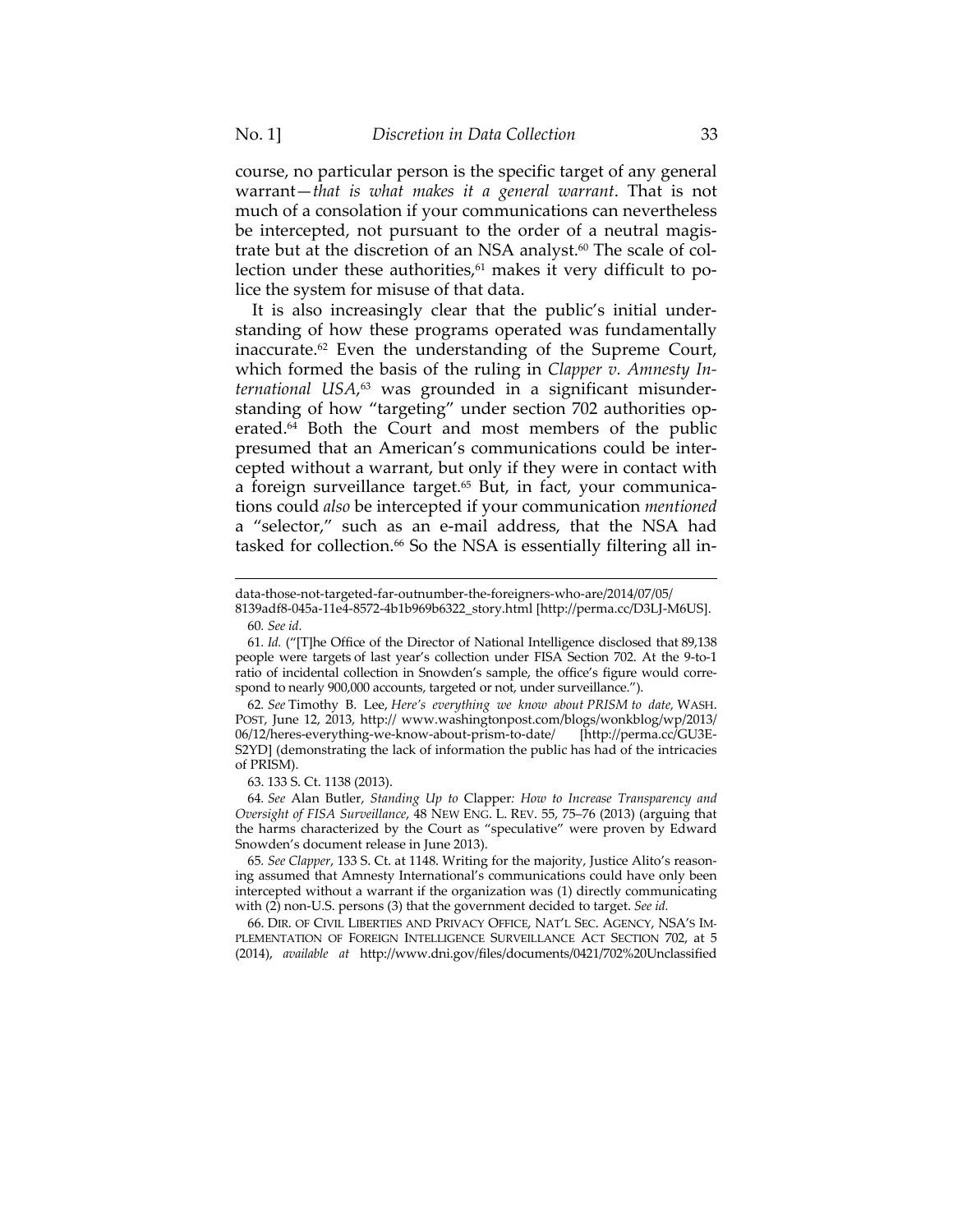ternational communication, searching their contents by computer, and flagging those e-mails and other digital communications that reference a target, whether or not that target is actually a party to the conversation.<sup>67</sup>

When we consider that a "target" as defined by FISA can also be a corporate entity<sup>68</sup> — or an entire website, when the target is an entity like The Pirate Bay or Wikileaks $69$  – the potential for largescale interception of American communications is made fairly clear. Returning again to the question of "balancing," what we should be asking is not what particular abuses we have found out about to date. Although the suggestion is disturbing in one set of leaked NSA documents that "radicalizers" who are *not* terrorists, but who speak critically about the U.S. and justify violence against it in writing, could be targeted for smear campaigns using signals intelligence about their private online sexual activity.70 Rather, the question we need to ask is: If someone with the intentions of a Hoover once again gained his powerful position, what effective limits would there be on his ability to use this intelligence gathering architecture in anti-democratic ways? Are there, and can there be, appropriate and necessary limits on the mass collection of Internet communications? What about enormous collection of telephone, financial, and other types of data that can paint an incredibly detailed portrait of anyone's life? There can be no meaningful

<sup>%20</sup>Document.pdf [http://perma.cc/U74N-4HPB] (noting that under Upstream, Internet service providers must help intercept "electronic communications . . . *about* tasked selectors" (emphasis added)).

 <sup>67.</sup> *See* Charlie Savage*, N.S.A. Said to Search Content of Messages to and From U.S*., N.Y. TIMES, Aug. 8, 2013, http://www.nytimes.com/2013/08/08/us/broader-siftingof-data-abroad-is-seen-by-nsa.html?pagewanted=all&\_r=2& [http://perma.cc/U45S-3HRL].

 <sup>68. 50</sup> U.S.C. § 1881 (2012) (adopting the definition of 50 U.S.C. § 1801(m) to define "person" as "any group, entity, association, corporation, or foreign power"). With this definition, 50 U.S.C. § 1881a allows for the targeting of any corporation located outside of the United States. *See* 50 U.S.C. § 1881a(a) (2012).

<sup>69</sup>*. See* Massimo Calabresi, *WikiLeaks' War on Secrecy: Truth's Consequences*, TIME, Dec. 2, 2010, http://content.time.com/time/magazine/article/0,9171,2034488,00.html [http://perma.cc/5K8D-45LB] (detailing the WikiLeaks controversy of 2010 where the website released over 250,000 classified diplomatic cables).

 <sup>70.</sup> *See* Glenn Greenwald, Ryan Gallagher, & Ryan Grim, *Top-Secret Document Reveals NSA Spied on Porn Habits As Part Of Plan To Discredit 'Radicalizers*,*'* HUFF-INGTON POST (Nov. 26, 2013, 11:20 PM), http://www.huffingtonpost.com/ 2013/11/26/nsa-porn-muslims\_n\_4346128.html?1385526024 [http://perma.cc/Z328- YMKE].